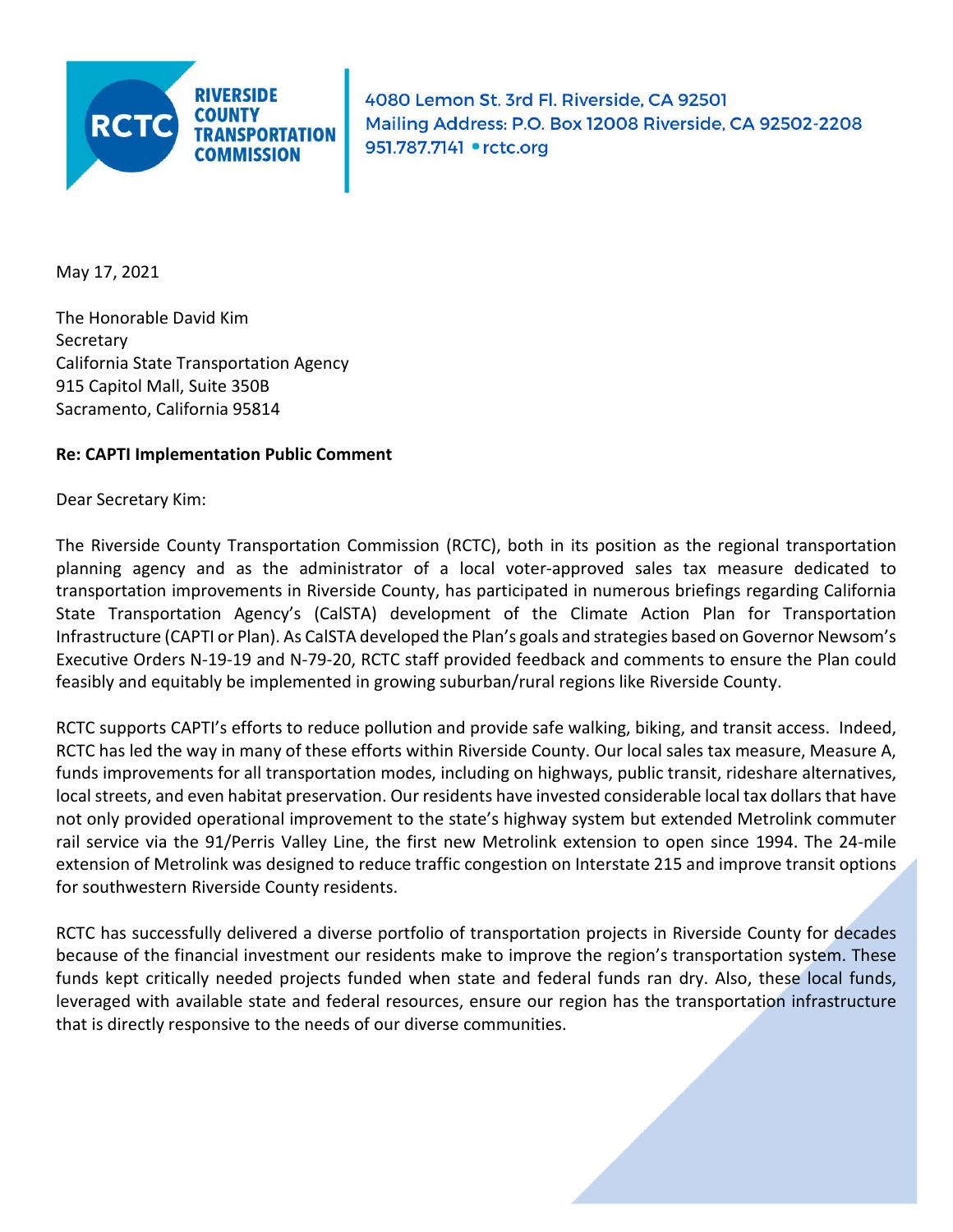The Honorable David Kim May 17, 2021 Page 2

With the CAPTI, however, the state appears ready to prescribe how and when transportation should be delivered without regard for transportation needs in our region. Likewise, the Plan does not help or incentivize the relocation of job centers to communities doing more than their fair share to address the state's affordable housing shortage. While the state's emphasis has been on bringing in-fill housing to urban centers, equal emphasis should also be placed on bringing "in-fill" jobs to predominantly residential centers. To do so would reduce the need for long commutes outside our region and facilitate a shift in regional transportation planning away from long-distance inter-county highway commutes to more localized transit and active transportation improvements. Commuter traffic is not the only contributor to our region's roadway congestion. The everincreasing movement of goods through inland southern California takes a substantial toll on our air, roadways, and infrastructure.

According to the Southern California Association of Governments, 32 percent of all containers entering the country come through the San Pedro Bay Ports, and the total container volume is expected to increase by 120 percent to over 34 million containers by 2045. Inland southern California is a thoroughfare for goods and freight movement to the rest of the country via four interstate highways and state routes, three airports, and 11 rail lines and subdivisions with an associated intermodal terminal and three railyards. Warehousing square footage in southern California exceeds 1.2 billion and 50 percent of these warehouses are located within five miles of State Route 60. The majority of new warehousing growth is in inland southern California due to the region having the most developable land zoned for industrial use. As a result, Interstate 10, Interstate 15, State Route 60, and State Route 91 averaged over 25,000 truck trips per day as of 2016.

Goods movement, coastal and urban job-center locations, and population growth due to availability of affordable housing put a substantial strain on our region's transportation network. Local, regional, and state collaboration is necessary before state agencies can implement the CAPTI strategies.

For these reasons, RCTC provides the following comments to the draft Plan:

**One-size does not fit all:** RCTC's concerns with CAPTI are rooted in the potential that CalSTA, Caltrans, the California Transportation Commission (CTC), and other state agencies will implement the Plan in a one-size-fitsall approach that does not consider local issues and needs. Riverside County, for example, is known for its affordable living, vibrant communities, and preserved open spaces. For these reasons, we are among the fastestgrowing counties in the state. However, with this level of population growth, our residents also have among the longest daily commutes in California. A report published in 2019 based on U.S. Census data found that two Riverside County cities – Corona and Moreno Valley – are among the top 10 cities in the entire nation for average round-trip commute time (73.4 and 68.6 minutes, respectively). Highway congestion represents one of the top 10 concerns for our residents. The following Implementation Strategies will require ongoing collaboration with agencies like RCTC:

• S5.2 Update SHOPP and SB 1 Competitive Program Guidelines to Incentivize Climate Adaptation and Climate Risk Assessments/Strategies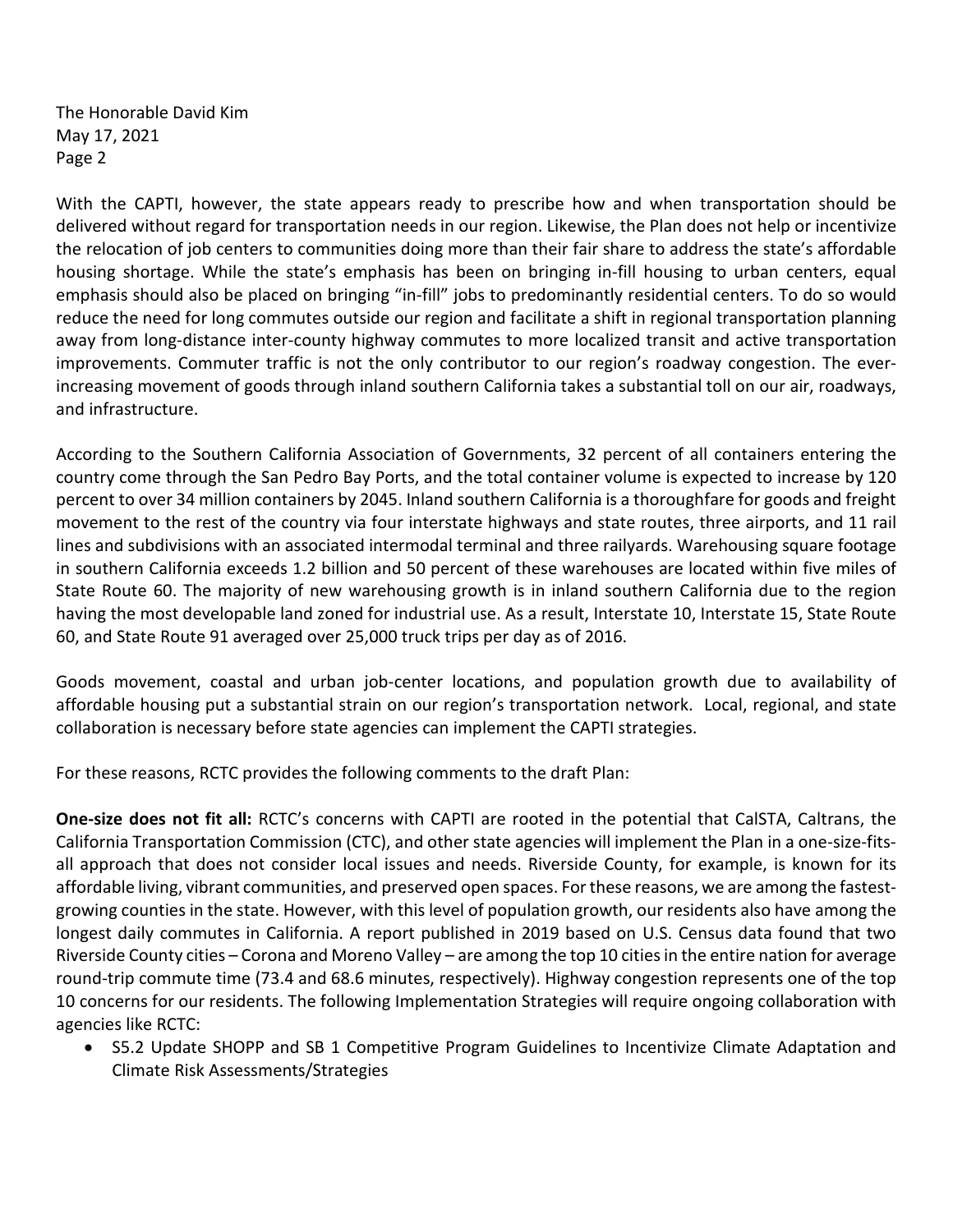The Honorable David Kim May 17, 2021 Page 3

> • S6.1 Explore New Mechanisms to Mitigate Increases in Vehicle Miles Travelled (VMT) from Transportation Projects

**Maintain the State's integrity with the voters by delivering on the Senate Bill 1 promises**: As CTC Commissioners and industry organizations have stated, SB 1 was courageously passed by the legislature in 2017 after decades of inaction to increase transportation funding. SB 1 promised to reinvest in the dilapidated stateowned facilities that our state's residents, visitors, and economy rely on for their livelihoods. The funding from SB 1 promised to propel our state's transportation system forward is solely provided by vehicle owners as they register their vehicles and purchase fuel. The CAPTI indicates a commitment to SB 1's fix-it-first approach. However, we note the following Implementation Strategies that promise significant scrutiny will be placed on future highway project investments while CTC, Caltrans, and CalSTA reconsider guidelines for programs, including SCCP and TCEP that jeopardies the intent of SB 1.

- S1.4 Mainstream Zero-Emission Vehicle Infrastructure within the Trade Corridor Enhancement Program
- S2.4 Increase Funding to Active Transportation Program
- S4.1 Develop and Implement the Caltrans Strategic Investment Strategy to Align Caltrans Project Nominations with the CAPTI Investment Framework
- S4.5 Develop and Implement Caltrans Climate Action Plan
- S4.6 Incorporate Zero-Emission Freight Infrastructure Needs into the California Freight Mobility Plan
- S5.2 Update Transportation Infrastructure Competitive Program Guidelines to Incentivize Climate Adaptation and Climate Risk Assessments/Strategies
- S6.3 Develop Interagency Framework for Project Evaluation Around Advancing Sustainable Communities
- S7.1 Leverage Transportation Investments to Incentivize Infill Housing Production

**Local control, investment, and resources:** Embedded in the CAPTI is a general theme that CalSTA, Caltrans, and CTC will prioritize funding for non-highway projects even when local voter-approved measures seek to make improvements to the state's highway system. The Plan also seeks to create stakeholder workgroups, including one that will evaluate roadway pricing that could impact local toll collection. The state cannot inhibit the implementation of RCTC's voter-approved project portfolio or interfere with toll pricing activities established by local independent authorities, like RCTC, without its approval.

• S6.2 Convene a Roadway Pricing Working Group to Provide State Support for Implementation of Local and Regional Efforts

**Confronting inequities, reducing harms, and increasing benefits:** RCTC joins CalSTA in its sincere efforts to right the wrongs of past transportation decisions that have instituted and perpetuated inequities and disadvantages, particularly to disadvantaged, low-income, and Black, Indigenous, and People of Color (BIPOC) individuals and communities. It is critically important that the CAPTI Investment Framework and Investment Strategies not continue to unintentionally harm the very individuals and communities we seek to uplift. In suburban and rural areas where housing is more available and affordable, social, and racial inequities will be perpetuated by divesting from the state highway system when a disproportionately high number of disadvantaged, low-income,